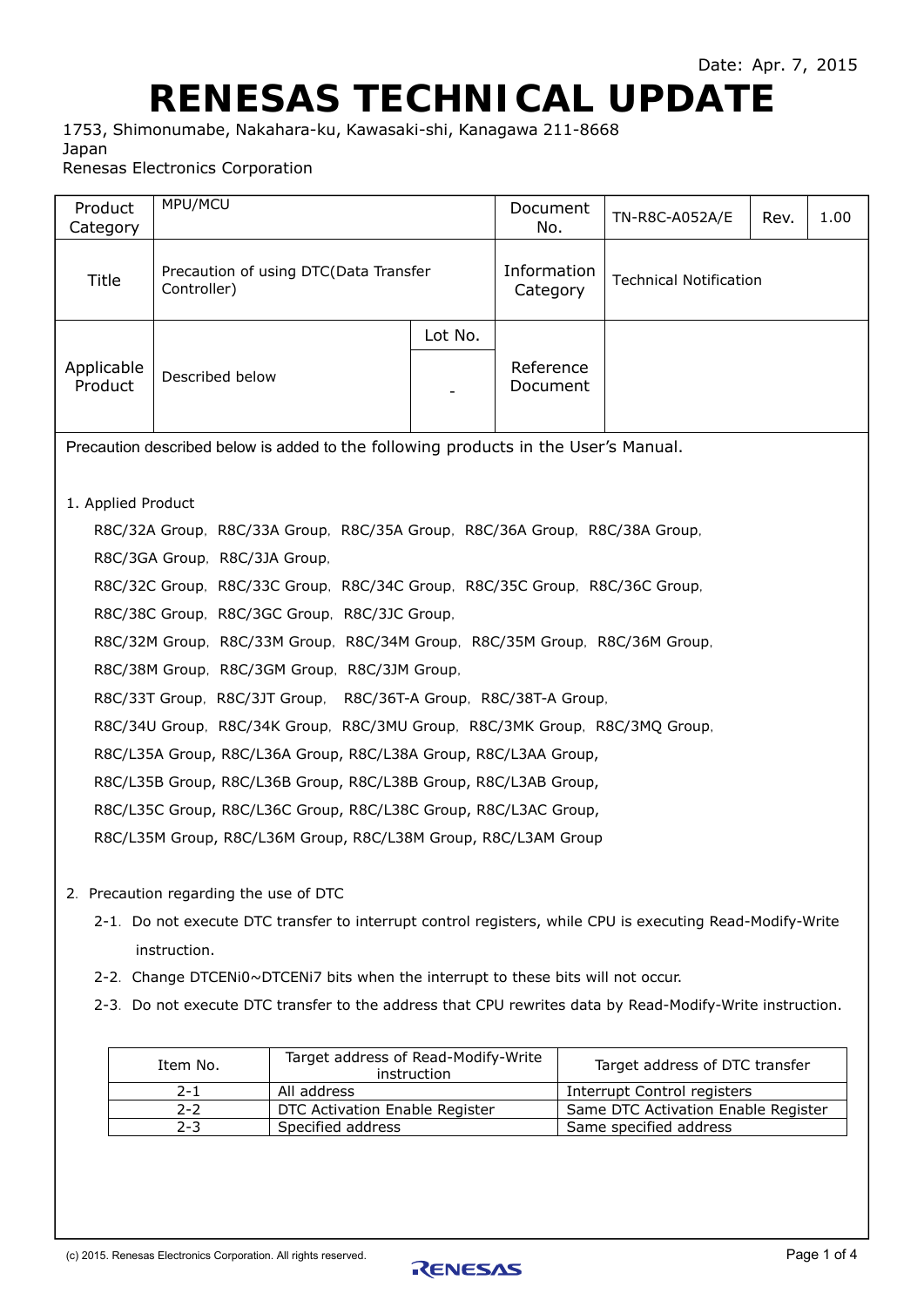## 3.Detail explanation

3-1. Do not execute DTC transfer to interrupt control registers, while CPU is executing Read-Modify-Write instruction.

As shown figure 1. , the write operation to interrupt control register by DTC transfer is invalid, in case DTC transfer timing conflicts with timing of Read-Modify-Write execution to every address by CPU.



Figure 1. condition of CPU bus and interrupt control register

3-2. In case changing any of DTCENi0~DTCENi7 bit by Read-Modify-Write instruction, please change them when interrupt to these bits will not occur.

As shown figure 2., target bit to change to "0" will not occur, in case change timing from "1" to "0" of target bit in DTC Activation Enable Register(DTCENi) conflicts with timing of changing different bit in same register by Read-Modify-Write instruction by CPU.

| Correct operation                                                                          |           | DTC activation command                                                                                    |                                                                                                                                     |                                                                                               |
|--------------------------------------------------------------------------------------------|-----------|-----------------------------------------------------------------------------------------------------------|-------------------------------------------------------------------------------------------------------------------------------------|-----------------------------------------------------------------------------------------------|
| CPU bus state                                                                              | Process A | Process B                                                                                                 | <b>DTC Transfer</b><br>Process C<br>Become "0"                                                                                      | Process D                                                                                     |
| state of DTCENi0 bit<br>Used by DTC                                                        |           |                                                                                                           |                                                                                                                                     | by DTC Transfer completion                                                                    |
| State of DTCENi1 bit<br>rewritten by CPU<br>command                                        |           |                                                                                                           |                                                                                                                                     |                                                                                               |
| Operation with caution                                                                     |           | DTC activation command                                                                                    |                                                                                                                                     |                                                                                               |
| CPU bus state                                                                              | Process A | Modify<br>Read                                                                                            | <b>DTC Transfer</b><br>Write                                                                                                        | Process B                                                                                     |
| state of DTCENi0 bit<br>Used by DTC<br>State of DTCENi1 bit<br>rewritten by CPU<br>command |           | Become "0"<br>by DTC Transfer completion                                                                  |                                                                                                                                     | Rewrite "1"which is read by<br>CPU at read timing<br>Write "0" which CPU reads<br>then modify |
|                                                                                            |           | DTC bus conflict occurs during<br>Read-Modify- Write instruction is<br>be written again during write time | In case DTC transfer occurs then CPU and<br>executing, DTC activation is enabled again<br>because CPU read value of read timing can |                                                                                               |
|                                                                                            |           |                                                                                                           | Figure 2. condition of CPU bus and DTC Activation Enable Register                                                                   |                                                                                               |

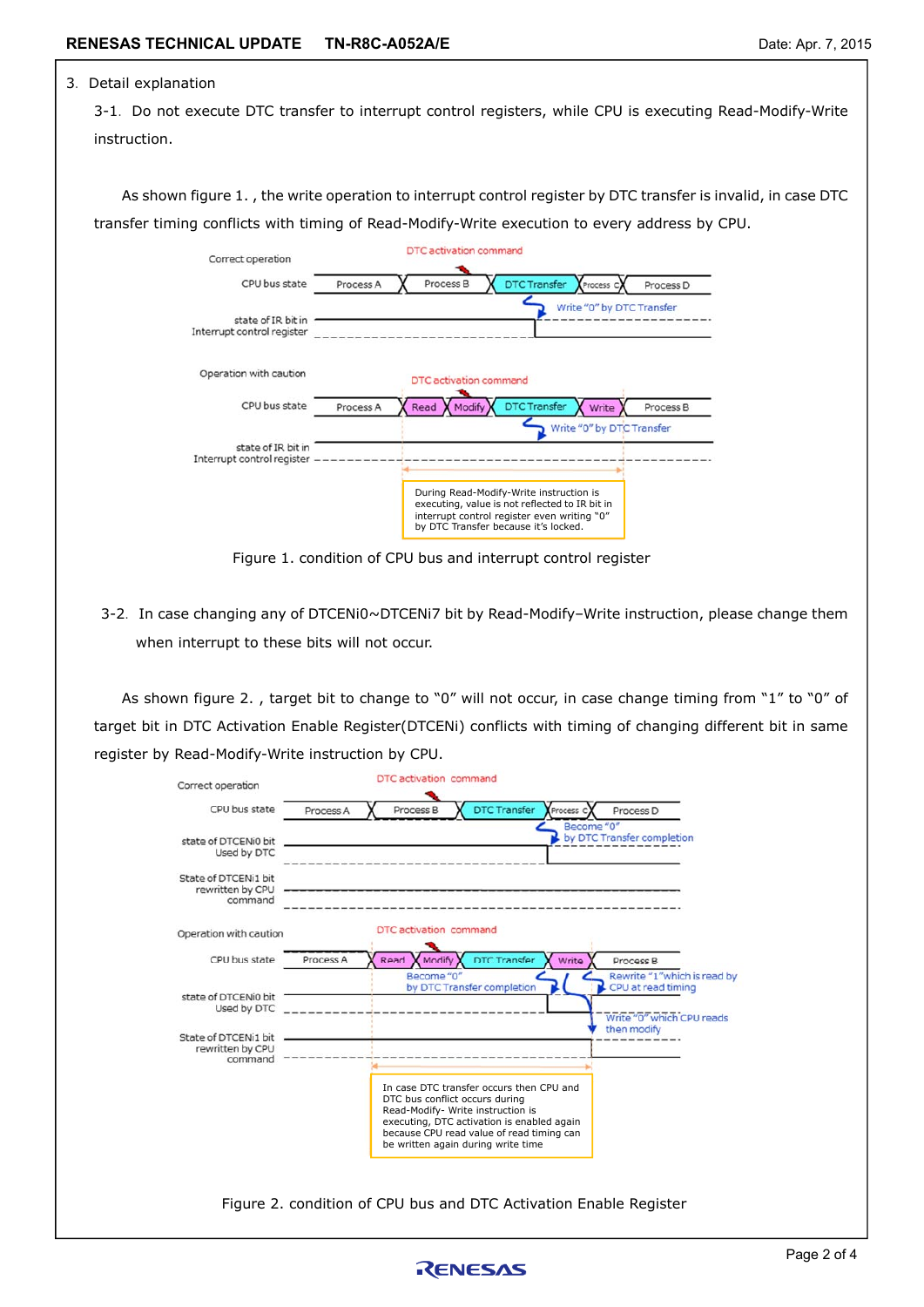3-3. Do not execute DTC transfer to the address that CPU rewrites data by Read—Modify-Write instruction.

As shown figure 3. , write operation by DTC transfer may be invalid, in case rewrite to specific address by Read-Modify-Write instruction by CPU conflicts with write operation by DTC transfer.



Figure 3. Condition of CPU bus and specific register

4. Regarding Read-Modify-Write instruction

R8C CPU designed to arbitrate bus not based on instruction but the bus access base. Bus access of Read-Modify-Write instruction is executed as the following sequence and if DTC access trigger occurs during Read-Modify-Write instruction, the bus control right is transferred from CPU to DTC after (1),(2).

The sequence of Read-Modify-Write instruction is shown below. The detail is refer to figure 4.

- 1. Read the data at the specified address
- 2. Modify specified bit of the read data
- 3. Write the data to the original address

Data read and write are executed with byte or word access. In case BIT processing or logical calculation, the read data in unspecified bit with byte or word access will be written to original address without any modification.

List of Read-Modify-Write instruction is shown in table 1.